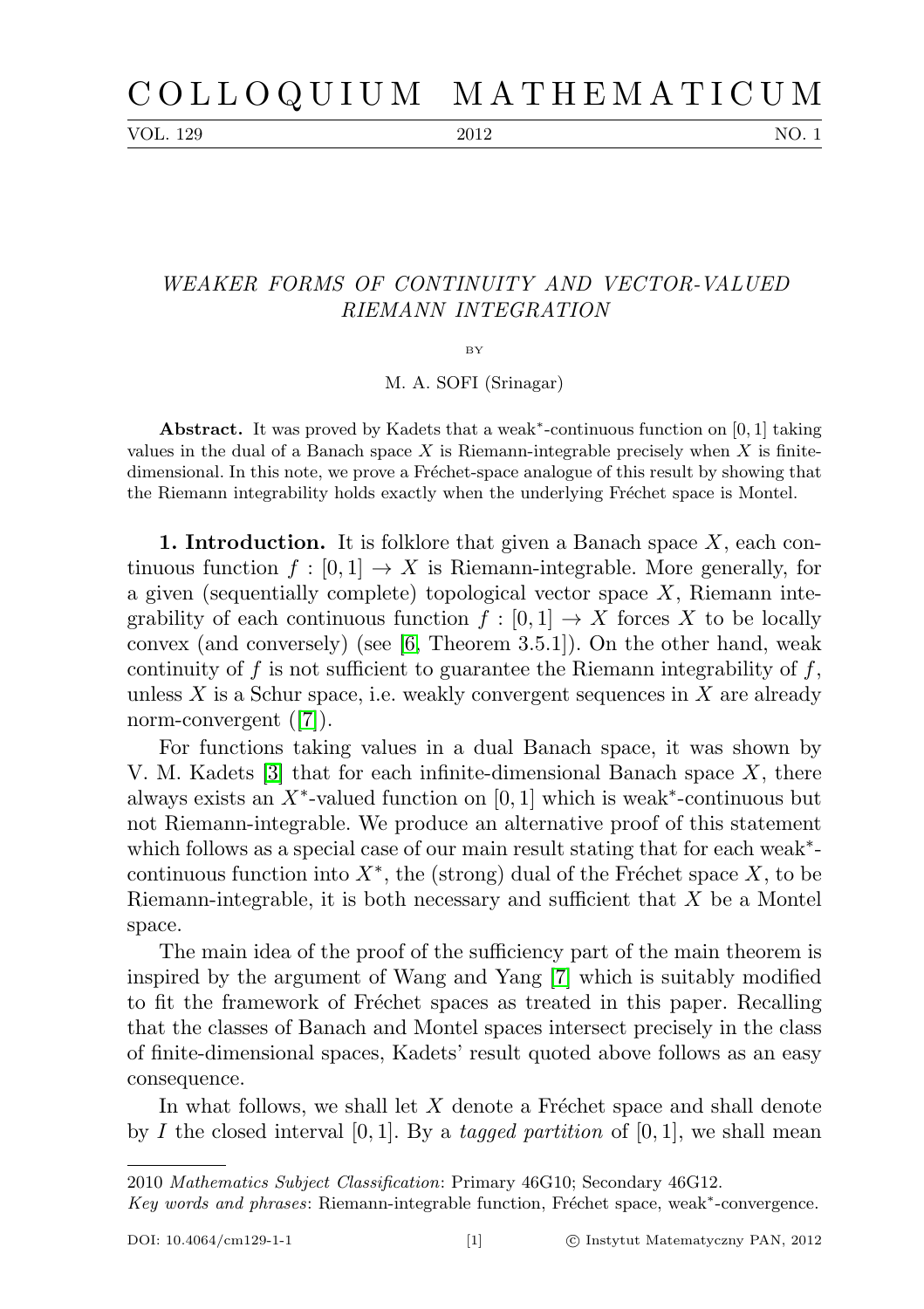a set of the type  $\{(s_i, [t_{i-1}, t_i]); 1 \le i \le j\}$  where  $0 = t_0 < t_1 < \cdots < t_j = 1$ and  $s_i \in [t_{i-1}, t_i], 1 \le i \le j$ .

We shall say that a function  $f : I \to X$  is Riemann-integrable (Rintegrable) if the following holds: there exists  $x \in X$  such that for all  $\epsilon > 0$ and  $n \geq 1$ , there exists  $\delta = \delta(\epsilon, n) > 0$  such that for each tagged partition  $P = \{(s_i, [t_{i-1}, t_i]); 1 \le i \le j\} \text{ of } [0, 1] \text{ with }$ 

$$
||P|| = \max_{1 \le i \le j} (t_i - t_{i-1}) < \delta,
$$

we have  $p_n(S(f, P) - x) < \epsilon$ , where  $S(f, P)$  is the Riemann sum of f corresponding to the partition  $P$ ,

$$
S(f, P) = \sum_{i=1}^{j} f(s_i)(t_i - t_{i-1}).
$$

Here  ${p_n}_{n=1}^{\infty}$  denotes a sequence of seminorms generating the (Fréchet) topology of X. The (unique) vector x, to be denoted by  $\int_0^1 f(t) dt$ , will be called the Riemann integral of f on  $[0, 1]$ . For locally convex spaces X which are not metrizable, the definition of Riemann integrability of X-valued functions will be the same as given above except that the sequence  ${p_n}_{n=1}^{\infty}$  will now be replaced by a family  $\{p_{\alpha}\}_{{\alpha}\in{\lambda}}$  of seminorms generating the topology of  $X$ .

We shall also say that a sequence  $x_n^* \subset X^*$  is *weak<sup>\*</sup>*-convergent to  $x^* \in X^*$ (in symbols,  $x_n^*$  $\stackrel{w^*}{\to} x^*$ ) if  $x_n^*(x)$  →  $x^*(x)$  for all  $x \in X$ . Let us call a (metrizable) locally convex space X Montel if closed and bounded subsets of X are compact. Besides finite-dimensional spaces, the class of Fréchet–Montel spaces includes all nuclear Fréchet spaces and, more generally, all Fréchet Schwartz spaces. In particular, the space  $\omega$  (the countable product of the line), s (the space of rapidly decreasing sequences) and  $H(\mathbb{C})$  (the space of entire functions with compact-open topology) are some of the well-known examples of Fréchet–Montel spaces. For basic definitions and a comprehensive treatment of these and related issues involving locally convex spaces and nuclear Fréchet spaces, see  $[4]$  and  $[8]$ .

## 2. Main Theorem

<span id="page-1-0"></span>THEOREM 2.1. A Fréchet space X is Montel if and only if each weak<sup>\*</sup>continuous function  $f: I \to X^*$  is R-integrable.

In our proof of this theorem, we shall make use of the so-called 'fat' Cantor set in  $[0, 1]$  which is nowhere dense and has a positive Lebesgue measure. It is constructed exactly as Cantor's ternary set except that after the first step when the middle third part of the interval [0, 1] has been taken away, the construction at the *n*th stage consists in knocking out  $2^{n-1}$  open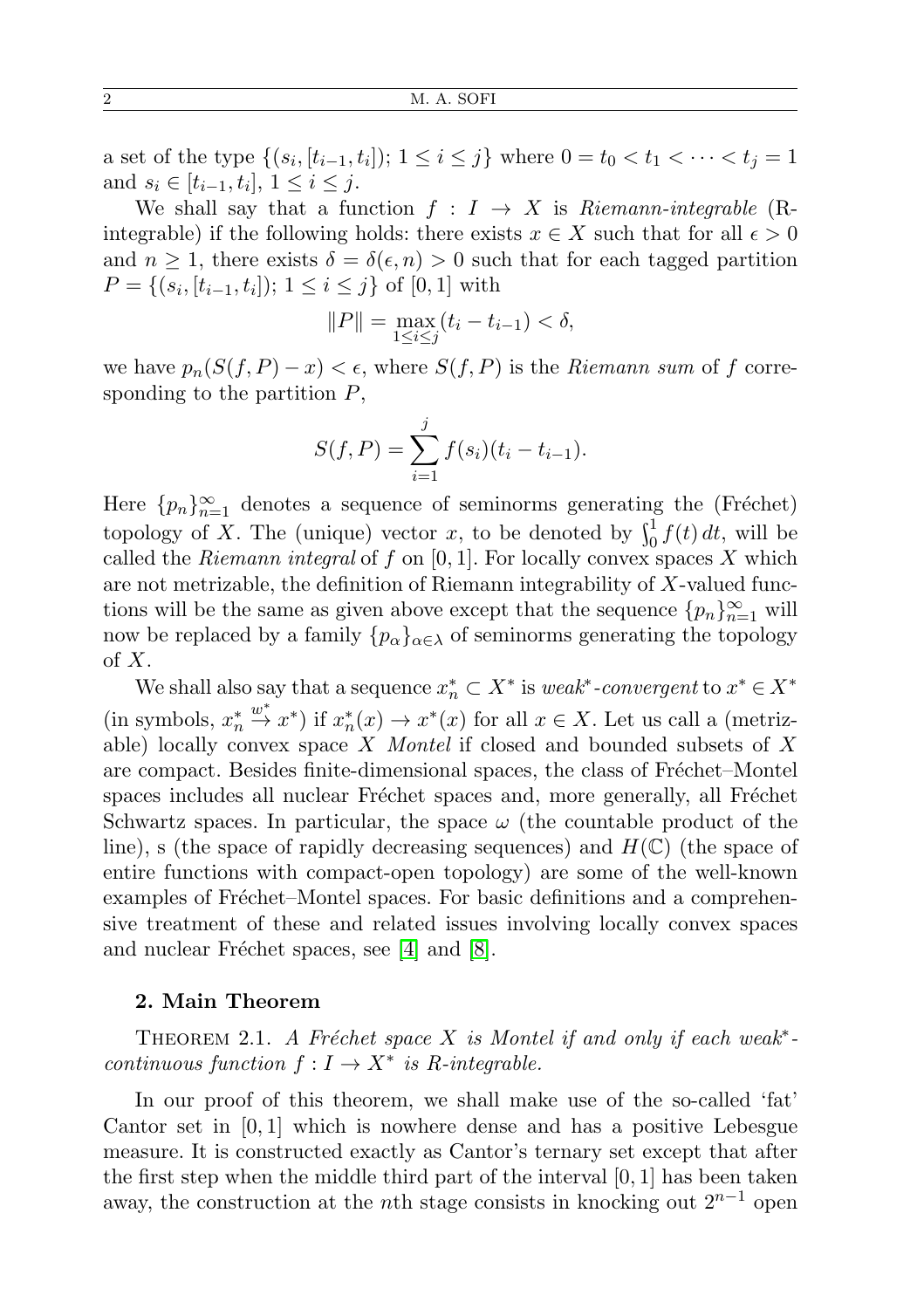subintervals from the middle of the remaining  $2^{n-1}$  closed subintervals so that the length of each of the subintervals is equal to  $\frac{1}{2^{n-1}}\frac{1}{3^n}$ . Precisely, the fat Cantor set C is defined by

$$
C = [0, 1] \setminus G
$$
, where  $G = \bigcup_{k=1}^{\infty} \bigcup_{i=1}^{2^{k-1}} A_k^{(i)}$ 

and  $A_k^{(i)} = (a_k^{(i)}$  $(k, b_k^{(i)})$  is the *i*<sup>th</sup> subinterval taken away from  $B_k^{(i)}$  $\mathbf{R}_k^{(i)}$ , the middle of the *i*th closed subinterval left behind at the  $(k-1)$ th stage. Let us write  $B_1^{(1)} = [0, 1]$ . Clearly,  $A_k^{(i)} \subset B_k^{(i)}$  $k^{(i)}$  and for  $i = 1, 2, ..., 2^{k-1}, k \ge 1$ , we have

$$
d(B_k^{(i)}) = \frac{1}{2^{k-1}} \left( 1 - \sum_{j=1}^{k-1} \frac{1}{3^j} \right)
$$
 and  $d(A_k^{(i)}) = \frac{1}{2^{k-1}} \frac{1}{3^k}$ .

It is easily seen that  $C$  has Lebesgue measure equal to  $1/2$ . Let the midpoint of  $A_k^{(i)}$  $\mathbf{r}_k^{(i)}$  be denoted by  $c_k^{(i)}$  $\kappa_k^{(i)}$ . With this background, we are now ready for

Proof of Theorem [2.1](#page-1-0). In our proof, we shall make use of the following characterisation of Fréchet–Montel spaces which is the Fréchet analogue of the Josefson–Nissenzweig theorem for Banach spaces.

THEOREM 2.2 (Bonet, Lindström and Valdivia [\[1\]](#page-5-5)). A Fréchet space X is Montel if and only if each weak<sup>\*</sup>-null sequence in  $X^*$  is strong<sup>\*</sup>-null.

Let us recall that the strong<sup>\*</sup>-topology (denoted by  $\beta^*(X^*,X)$ ) on the dual  $X^*$  of the locally convex space X is defined by the family of seminorms  ${p_B: B \subset X}$  an absolutely convex bounded set} where

$$
p_B(f) = \sup_{x \in B} |f(x)|, \quad f \in X^*.
$$

For a Banach space X, the locally convex topology  $\beta^*(X^*, X)$  coincides with the norm topology given by the dual norm on  $X^*$ :

$$
||f|| = \sup_{||x|| \le 1} |f(x)|, \quad f \in X^*.
$$

Unless otherwise stated,  $X^*$  shall denote the topological dual of  $X$  equipped with the  $\beta^*(X^*, X)$ -topology. We shall also write  $X^*_{\sigma}$  for  $(X^*, \sigma(X^*, X))$ where  $\sigma(X^*, X)$  is the weak<sup>\*</sup>-topology on  $X^*$  generated by the family of seminorms  $\{p_x; x \in X\}$  where

$$
p_x(f) = |f(x)|, \quad f \in X^*.
$$

*Necessity.* Assume that X is Fréchet–Montel and let  $f : I \to X^*_{\sigma}$  be a continuous function. By sequential completeness of  $X^*_{\sigma}$  as the weak<sup>\*</sup>-dual of a barrelled space (see [\[8,](#page-5-4) Chapter 10]),  $f$  is weak<sup>\*</sup>-Riemann-integrable (with X<sup>\*</sup> equipped with its weak<sup>\*</sup>-topology). Let  $\{P_n\}_{n=1}^{\infty}$  be a sequence of partitions of I such that  $||P_n|| \to 0$  as  $n \to \infty$ . Now weak<sup>\*</sup>-Riemann integrability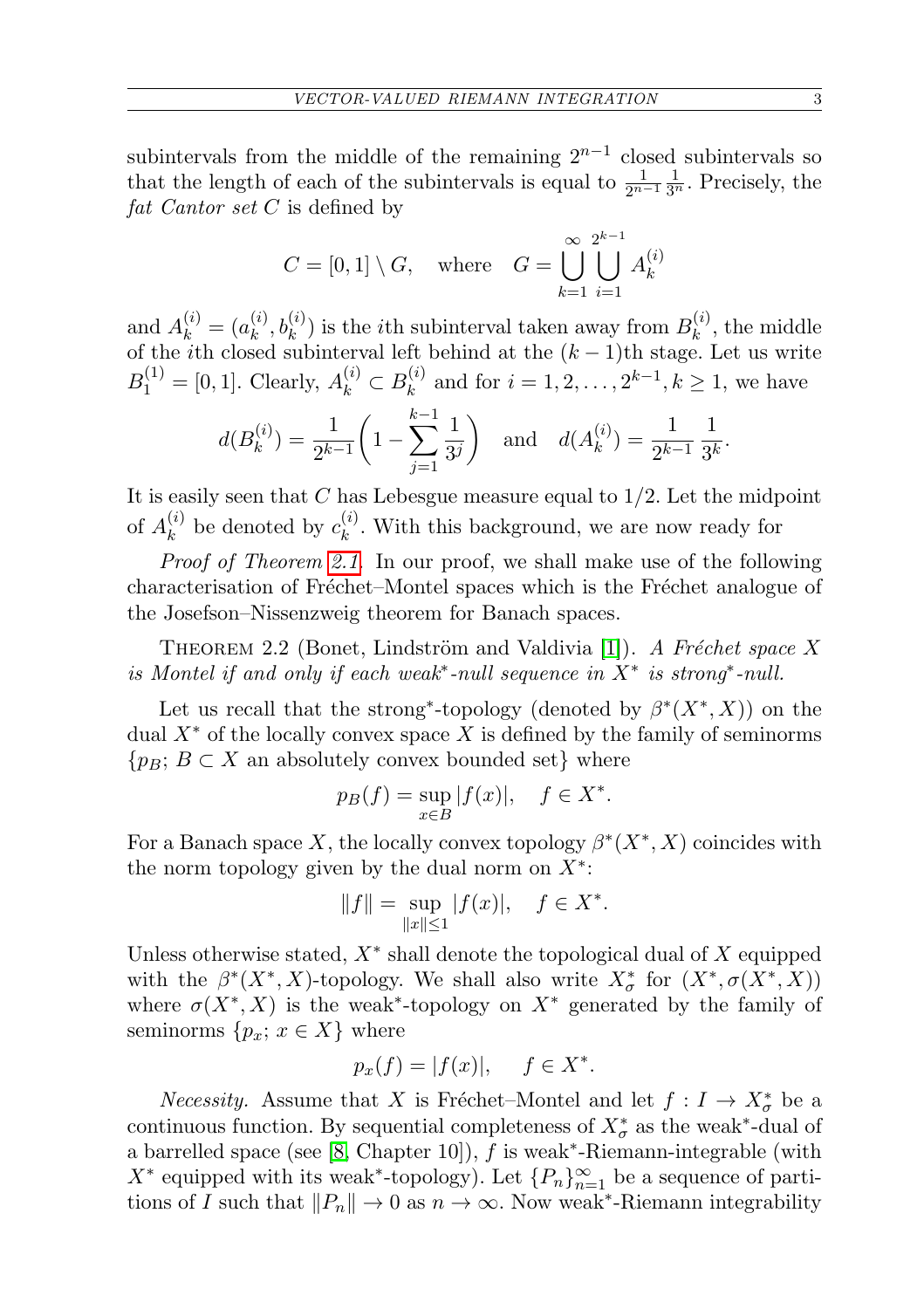of f implies that  $S(f, P_n) \stackrel{w^*}{\rightarrow} x^*$  for some  $x^* \in X^*$ , where, as usual,  $S(f, P_n)$ denotes the Riemann sum of f corresponding to the partition  $P_n$ . Recalling that weak<sup>∗</sup> and strong<sup>∗</sup> -convergence of sequences coincide in the dual of a Fréchet–Montel space (Theorem [2.1\)](#page-1-0), it follows that  $S(f, P_n) \to x^*$  in  $X^*$ . In other words, f is Riemann-integrable (with respect to the strong<sup>∗</sup> -topology of  $X^*$ ).

Sufficiency. For each  $k \geq 1$  and  $i = 1, 2, \ldots, 2^{k-1}$ , define

$$
\phi_k^{(i)} : [0,1] \to \mathbb{R}
$$

so that it vanishes outside of  $A_k^{(i)} = [a_k^{(i)}]$  $\mathbf{h}_k^{(i)}, \mathbf{b}_k^{(i)}$  and is piecewise linear on  $A_k^{(i)}$  $\frac{u}{k}$ . More precisely, we can choose  $\phi_k^{(i)}$  $\kappa^{(i)}$  so that

$$
\phi_k^{(i)}(t) = \begin{cases}\n(1/c_k^{(i)})(t - a_k^{(i)}), & t \in [a_k^{(i)}, c_k^{(i)}], \\
(1/c_k^{(i)})(b_k^{(i)} - t), & t \in [c_k^{(i)}, b_k^{(i)}], \\
0, & \text{otherwise.} \n\end{cases}
$$

Noting that  $c_k^{(i)} = a_k^{(i)} + (b_k^{(i)} - a_k^{(i)})$  $\binom{(i)}{k}/2$ , it follows that  $\phi_k^{(i)}$  $\kappa_k^{(i)}$  is continuous and so is  $h_k : [0,1] \to \mathbb{R}$  where  $h_k(t) = \sum_{i=1}^{2^{k-1}} \phi_k^{(i)}$  $\chi_k^{(i)}(t)$ . To show that X is a Fréchet–Montel space, it suffices, by the Bonet–Lindström–Valdivia theorem quoted above, to prove that each weak<sup>\*</sup>-null sequence in  $X^*$  is strong<sup>\*</sup>-null (see also [\[2\]](#page-5-6)).

Assume, on the contrary, that there exists a sequence  $\{x_n^*\} \subset X^*$  which is weak<sup>∗</sup> -null but not strong<sup>∗</sup> -null. Let us define

(\*) 
$$
f(t) = \sum_{k=1}^{\infty} h_k(t) x_k^*, \quad t \in [0, 1].
$$

The above formula gives a well-defined function  $f : [0,1] \rightarrow X^*$ ; after all the series defining f is actually a finite sum in  $X^*$ . This follows from the observation that  $f(t) = 0$  for  $t \in C$  and and that for  $t \notin C$ , there exists  $k_0 \geq 1$  such that  $t \in (a_{k_0}^{(i)})$  $(k_0, b_{k_0}^{(i)})$  for some i where  $1 \leq i \leq 2^{k_0-1}$ . In this case, the above series reduces to  $\ddot{h}_{k_0}(t)x_{k_0}^*$ .

CLAIM 1.  $f$  is weak<sup>\*</sup>-continuous.

Since  $h_k$  is continuous for all  $k \geq 1$ , it suffices to show that the series defining f is uniformly convergent in  $(X^*, \sigma(X^*, X))$ .

To this end, fix  $\epsilon > 0$  and  $x \in X$ . We can choose  $K_0$  such that  $|\langle x_k^*, x \rangle| < \epsilon$ for all  $k \geq K_0$ . By the definition of  $h_k(t)$ , it follows that

$$
\sum_{k=K_0+1}^{\infty} h_k(t)x_k^* = 0 \quad \text{ for } t \in \bigcup_{k=1}^{K_0} \bigcup_{i=1}^{2^{k-1}} A_k^{(i)}
$$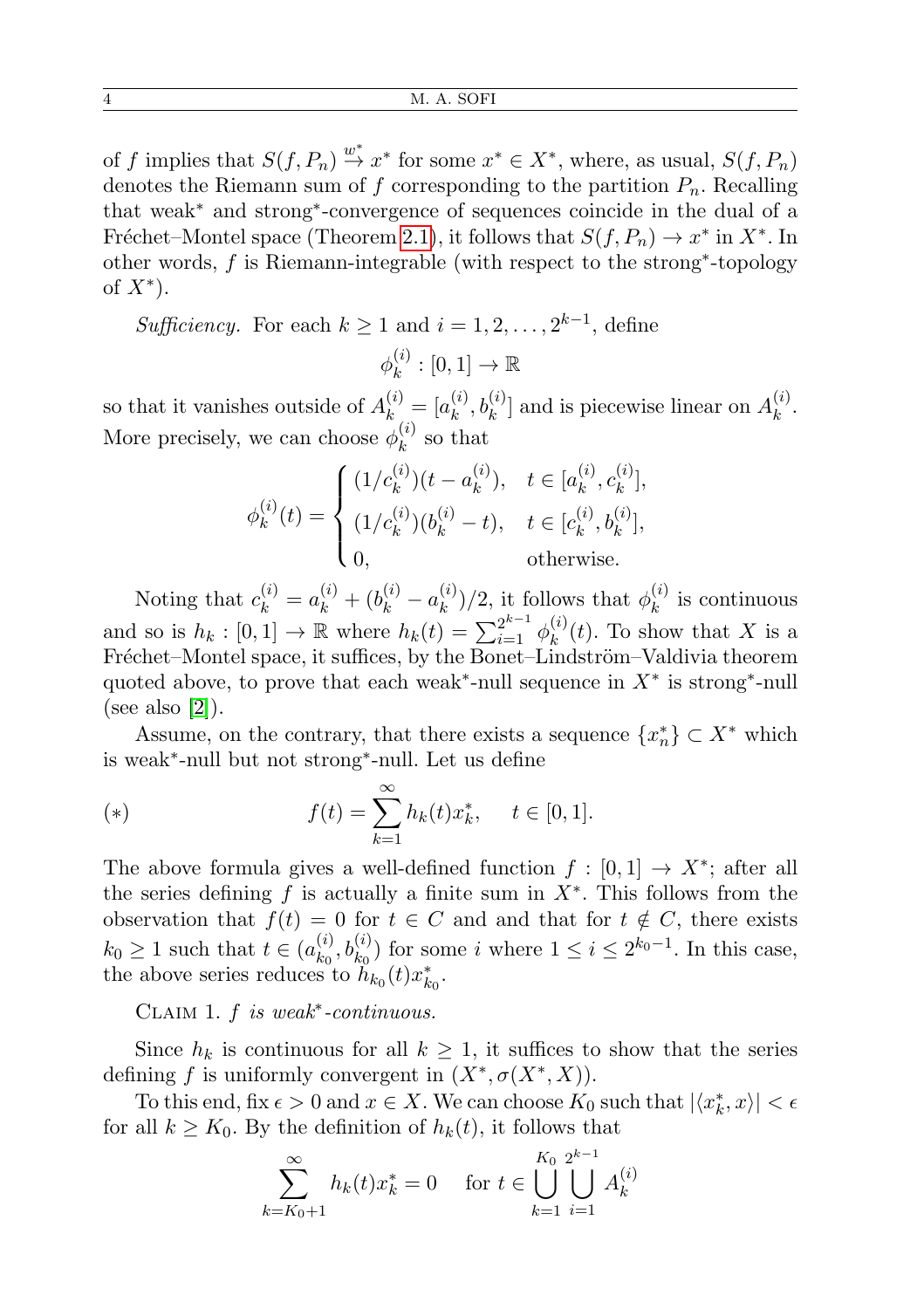and that we can choose  $k_0 > K_0$  such that

$$
\sum_{k=K_0+1}^{\infty} h_k(t)x_k^* = h_{k_0}(t)x_{k_0}^* \quad \text{ for } t \in \bigcup_{k=K_0+1}^{\infty} \bigcup_{i=1}^{2^{k-1}} A_k^{(i)}.
$$

Noting that  $|\langle h_{k_0}(t)x_{k_0}^*,x\rangle|=|h_{k_0}(t)| \, |\langle x_{k_0}^*,x\rangle| < \epsilon$  (because  $|h_k(t)| \leq 1$  for all  $t \in [0, 1]$  and  $k \ge 1$ , it follows that for all  $t \in [0, 1]$ , we have

$$
\left| \left\langle f(t) - \sum_{k=1}^{K_0} h_k(t) x_k^*, x \right\rangle \right| = \left| \left\langle \sum_{k=K_0+1}^{\infty} h_k(t) x_k^*, x \right\rangle \right| < \epsilon.
$$

Claim 2. f is not Riemann-integrable.

By the Cauchy criterion for R-integrability, it suffices to verify the following: there exists a bounded set  $B \subset X$  such that for all  $\delta > 0$ , there exist partitions  $P_1, P_2$  of  $[0, 1]$  with  $||P_1|| < \delta$ ,  $||P_2|| < \delta$ , such that

$$
p_B(S(f, P_1) - S(f, P_2)) > \frac{1}{2}.
$$

Since  $x_n^* \nightharpoonup 0$  in  $(X^*, \beta(X^*, X))$ , there exists a bounded set  $B \subset X$  such that, passing to a subsequence if necessary,  $p_B(x_n^*) > 1$  for all  $n \geq 1$ . Now fix  $\delta > 0$  and choose  $m \geq 1$  such that  $1/2^{m-1} < \delta$ . Note that  $d(B_m^{(i)}) <$  $1/2^{m-1}$  for  $m \ge 1$  and  $1 \le i \le 2^{m-1}$ . Let us choose partitions  $P_1, P_2$  of [0, 1] with  $||P_1|| < \delta$ ,  $||P_2|| < \delta$  where  $P_1 = \{(s_j, [t_{j-1}, t_j]); 1 \le j \le N_m\},\$  $P_2 = \{(s'_j, [t_{j-1}, t_j]); 1 \le j \le N_m\}$ , satisfying the following properties:

(a) Both  $P_1$  and  $P_2$  contain the sets  $B_m^{(i)}$  for  $i = 1, \ldots, 2^{m-1}$ .

(b) 
$$
t_j - t_{j-1} < 1/2^{m-1}
$$
, for  $1 \le j \le N_m$ .

(c) 
$$
s_j = s'_j
$$
 if  $[t_{j-1}, t_j] \neq B_m^{(i)}, i = 1, ..., 2^{m-1}$ .

(d) 
$$
s_j = c_m^{(i)}
$$
 and  $s'_j = a_m^{(i)}$  if  $[t_{j-1}, t_j] = B_m^{(i)}, i = 1, ..., 2^{m-1}$ .

Now (c) gives  $f(s_j) = f(s'_j)$  if  $[t_{j-1}, t_j] \neq (B_m^{(i)})$ , and (d) yields

$$
f(s_j) = h_m(s_j)x_m^*,
$$
  $f(s'_j) = 0$  if  $[t_{j-1}, t_j] = B_m^{(i)}$ .

Further, since  $h_m(s_j) = \phi_m^{(i)}(c_m^{(i)}) = 1$ , we get

$$
p_B(S(f, P_1) - S(f, P_2)) = p_B\left(\sum_{j=1}^{N_m} (f(s_j) - f(s'_j))(t_j - t_{j-1})\right)
$$
  
= 
$$
p_B\left(\sum_{i=1}^{2^{m-1}} h_m(s_j)x_m^*d(B_m^{(i)})\right) = p_B(x_m^*)\sum_{i=1}^{2^{m-1}} d(B_m^{(i)})
$$
  
= 
$$
p_B(x_m^*)2^{m-1}\left[\frac{1}{2^{m-1}}\left(1 - \sum_{j=1}^{k-1} \frac{1}{3^j}\right)\right] > \frac{1}{2},
$$

k−1